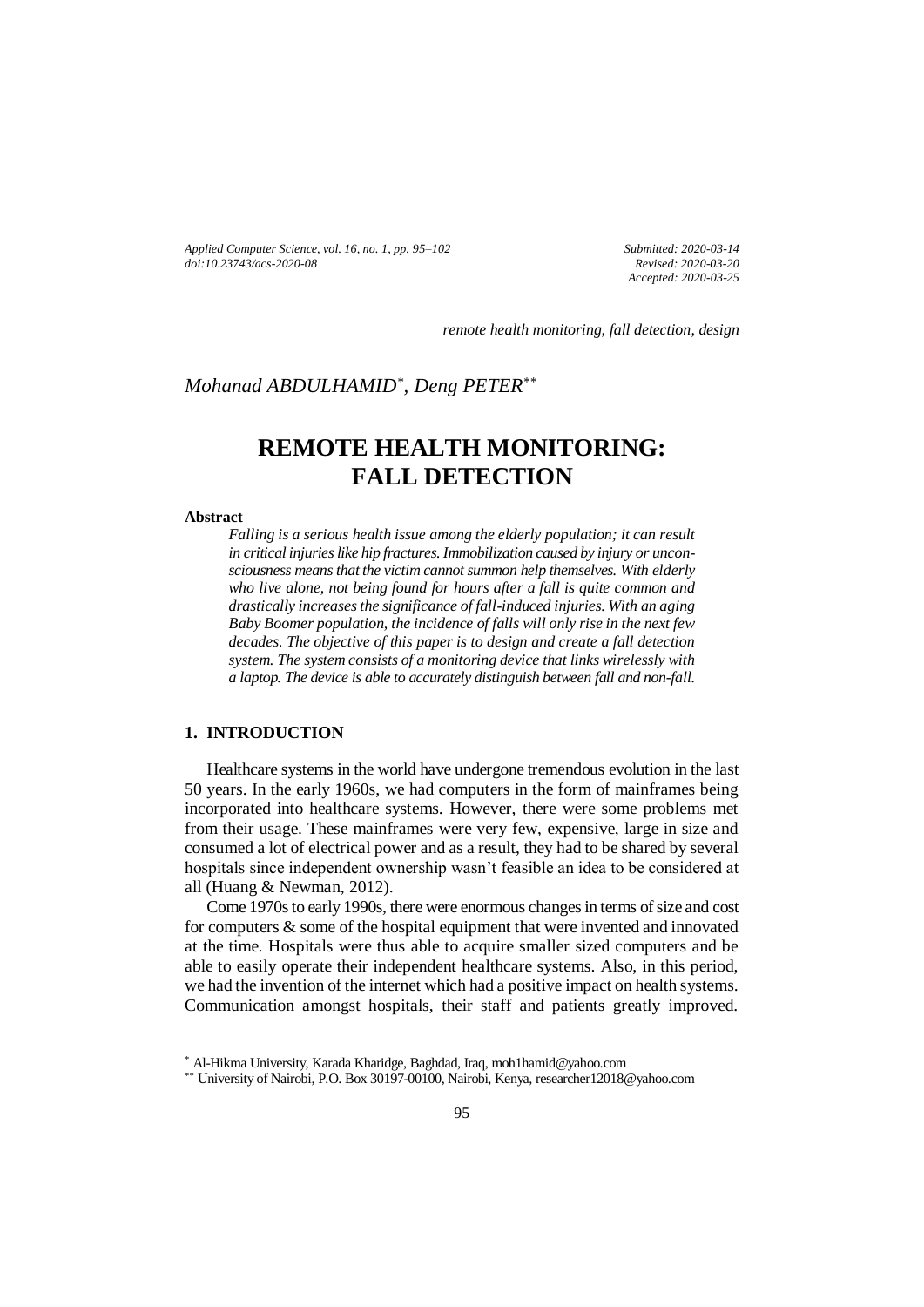Hospitals were also able to upload and store some of their data (especially patients' data) online so as to make their accessibility easy for authorized personnel (personnel need not be physically present at the premise since all they needed was just a computer, internet connection & and the necessary access password) (Gong, Wang, Zhang & Wang, 2017).

Despite all of the tremendous changes, there was still the issue of affordability of the treatments offered by the hospitals (that were properly equipped with computers & hospital equipment) from the patients' point of view. This had a negative impact on both the hospitals & patients. Hospitals were not getting that large enough a number of patients for treatment while patients were opting for alternatively cheaper treatment plans (which were not that good enough compared to that of properly equipped hospitals) (Saranya, Preethi, Rupasri & Veena, 2018).

Then came the mid-1990s to early-2000 and present where significant technological advancements have taken place. This has seen to great improvements in the healthcare systems with the diversification of remote health monitoring which by definition, is a form of technology which allows a patient to use a mobile medical device to perform tests from outside a clinic and collects the medical and health data to securely transmit to healthcare professionals for remote assessment. As a result, patients, especially the chronically ill, elderly or disabled are able to have increased healthcare access at their homes with decreased healthcare delivery costs (Malasinghe, Ramzan & Dahal, 2019).

The scope of this paper is limited to fall detection and remote viewing of the collected data. Fall detection algorithm is developed and implemented through programming on Arduino Uno board. Remote viewing of the data is done on a laptop after having fall detection data wirelessly transmitted to it.

#### **2. Design and methodology**

#### **2.1. The algorithm design**

To detect fall along an axis, the acceleration magnitude is considered. This is achieved by a magnitude vector. Consider:

$$
AM = \sqrt{a_x^2 + a_y^2 + a_z^2}
$$
 (1)

where  $AM$  is acceleration magnitude.

With the accelerometer output data, the angle change can also be calculated using the dot product. To achieve this, the instantaneous vector and a reference vector are introduced. Instantaneous vector is given by

$$
a = (a_x, a_y, a_z) \tag{2}
$$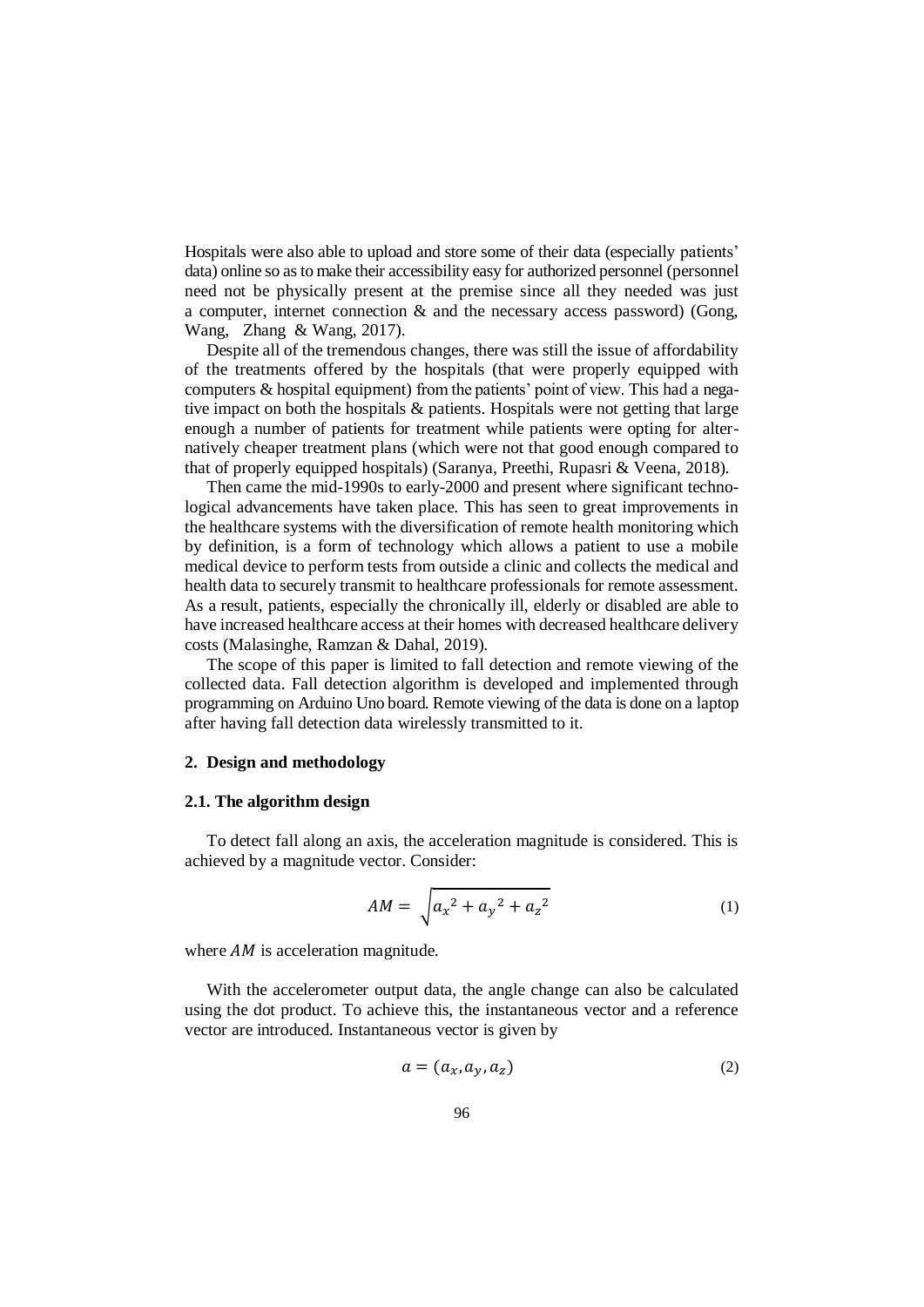Reference vector is generated when a user stands up. It is given by:

$$
b = (b_x, b_y, b_z) \tag{3}
$$

Using both the instantaneous vector and reference vector in the following formula:

$$
a \cdot b = |a| \cdot |b| \cdot \cos \theta \tag{4}
$$

Making the angle as subject

$$
\theta = \cos^{-1}\left(\frac{a \cdot b}{|a| \cdot |b|}\right) \tag{5}
$$

In the event of falling, one experiences a momentary free-fall then a large spike in acceleration. In the flow-chart shown in Fig. 1, we have two decision figures: lower threshold  $AM$  and upper threshold  $AM$ . The algorithm runs in the following manner. First, it checks whether the lower threshold value has been broken by the AM and if so, it then quickly checks whether the upper threshold is broken within a span of 0.5s. If it's not broken, we go back to data collection and if so, the algorithm recognizes this event as a fall. This algorithm's strength is that it requires two AM thresholds to be broken by an activity for a fall to occur.



**Fig. 1. Fall detection algorithm**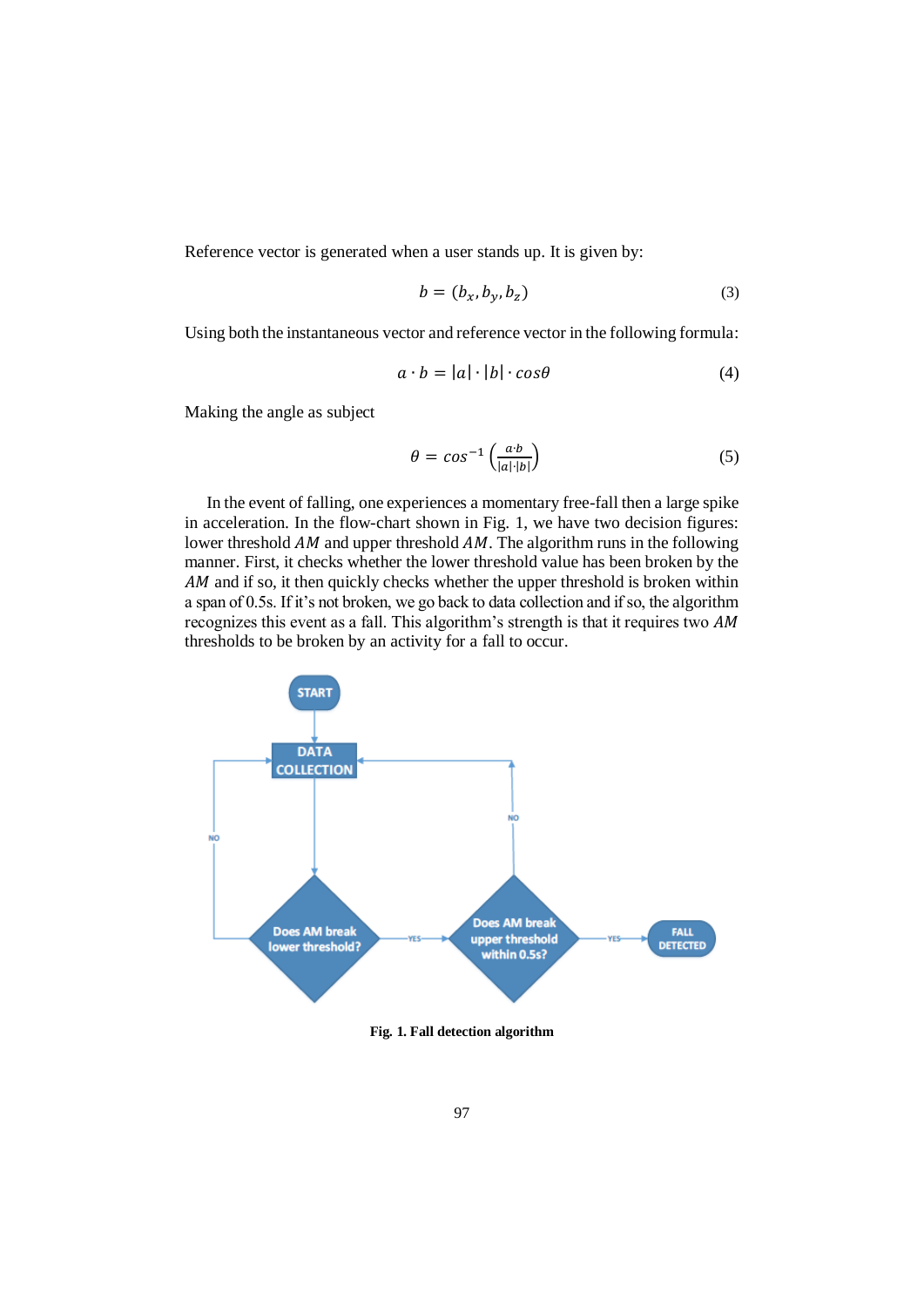#### **2.2. Components**

#### **2.2.1. Arduino Uno R3**

The Arduino Uno is a very popular board among hobbyists and is the microcontroller board of choice when building small model projects. Because of this, there are extensive tutorials and open source examples available to facilitate learning and familiarizing oneself with the board. In addition to this, we choose this board because of the following characteristics:

- 1. Operating voltage The operating voltage of 5V with a 3.3V option is appropriate because both our sensor boards and Bluetooth module operate under 5 or 3.3V power and output readings in the range of 0–5V.
- 2. Input voltage The board has a built-in voltage regulator that allows an input voltage range of 7–12V, which is suitable because we plan to power the board with a 9V battery.
- 3. Memory The flash memory (32KB) is appropriate because our algorithm programs can be fairly long and require a decent amount of memory on the microcontroller to store them. The Static Random Access Memory(SRAM) (2KB) is a little on the low side, but the algorithms can work around this by not storing too many variables, so as to not exhaust the SRAM capacity.
- 4. Specialty pins The Arduino Uno comes with RX/TX pins, which will be used for serial communication with our Bluetooth module. The board also comes with I2C compatible pins, which will be crucial to interface with our digital accelerometer.

#### **2.2.2. Bluetooth module**

For wireless data transmission, we choose the HC‐05 module which is an easy to use Bluetooth SPP (Serial Port Protocol) module, designed for transparent wireless serial connection setup. The HC-05 Bluetooth module can be used in a Master or Slave configuration, making it a great solution for wireless communication. We choose this module namely because its pins and power are 5V compatible. It also supports RX/TX serial communication from 9600 to 115200bps (bits per second, baud rate), which makes it fully compatible with our Arduino Uno R3 board.

#### **2.2.3. Sensor**

For appropriate fall detection, we choose an accelerometer**.** The model selected is the ADXL345 triple axis digital accelerometer. It has a wide G range (up to  $\pm 16g$ ). The range is very wide considering some severe falls are rated at 8 g's. Since it is a digital sensor, the resolution can be adjusted and there is less voltage noise, and less calibration. The ADXL345 gives tri-axial data and requires a minimum of 3.3V power, is I2C compatible and thus our microcontroller board can interface with it correctly.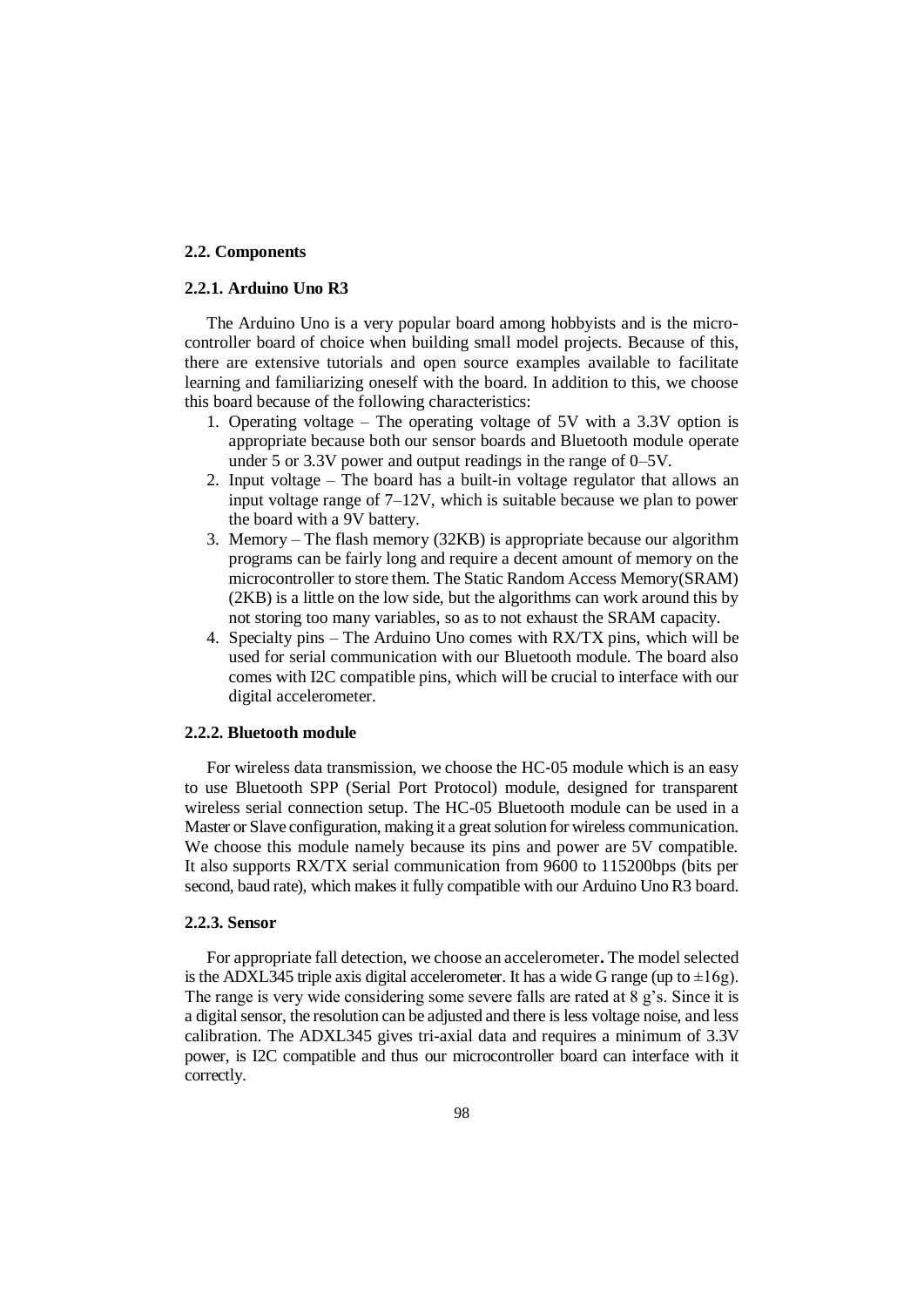## **2. 3. Overall system design**

#### **2.3.1. Circuit setup**

In order to achieve the assumed goal an appropriate electronic circuit was developed. The overall circuit setup is shown in Fig. 2.



**Fig. 2. Overall circuit setup**

#### **2.3.2. Block diagram**

In the proposed solution, we have the collection of data by the accelerometer, processing of the same by the micro-controller and ascertaining of whether a fall has occurred (Fig. 3 – section A). Our algorithm, is run by the micro-controller. The Bluetooth module receives fall detection data from the micro-controller and transmits the same to a laptop computer where we realize remote viewing of the data. The overall block diagram is shown in Fig.3.



**Fig. 3. Overall block diagram**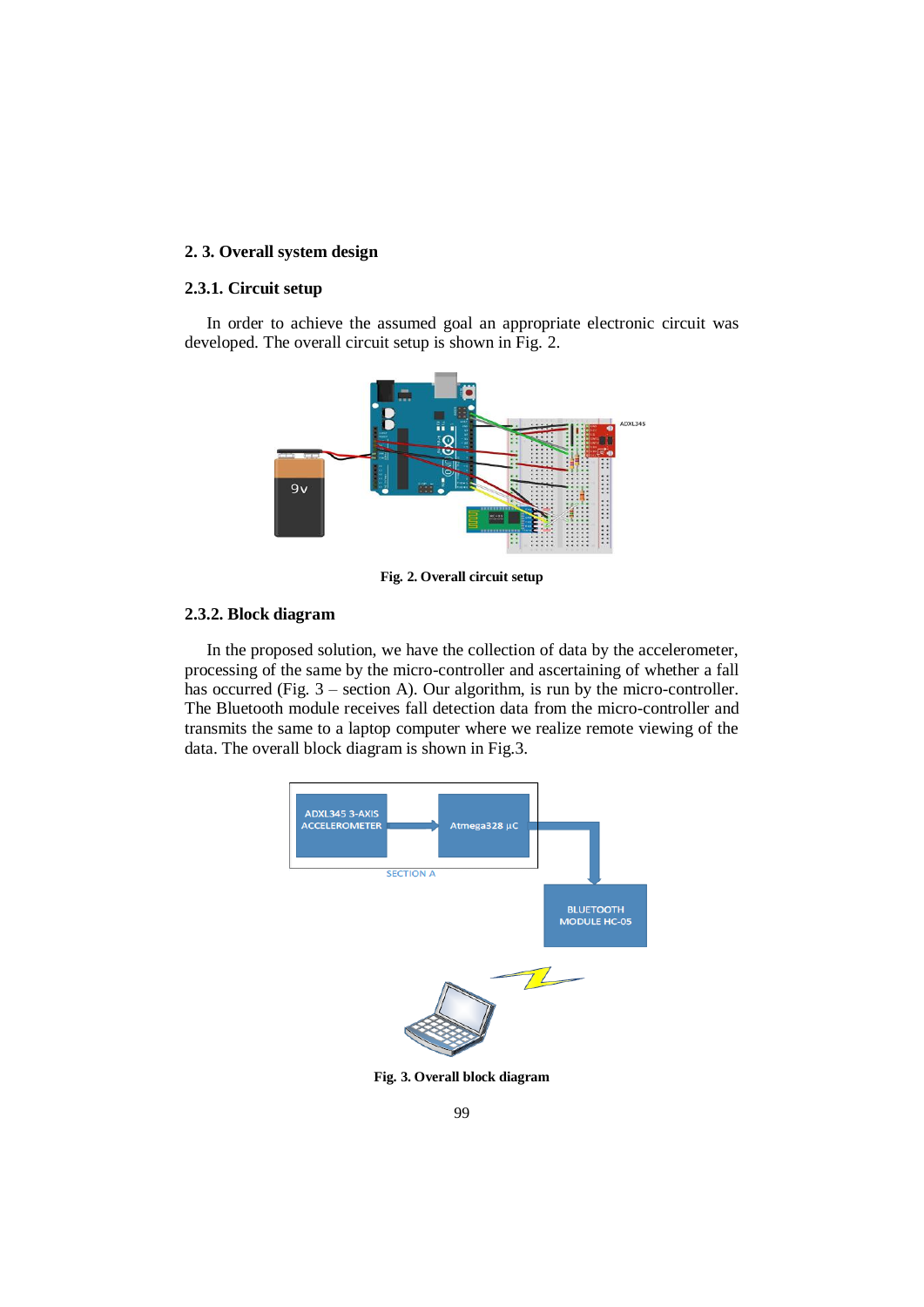### **3. RESULTS**

The graphs below represent the fall and non-fall data that we collect during our testing phase. They present a comparison between the kind of graphs we expect to see in a fall and non-fall scenarios. From our algorithm, we set the upper threshold value to 2g's so as to ensure that all acceleration values from fall activities break it just as illustrated in Fig. 4. Also, we see that the set lower threshold value of 0.4 g's has been broken. In Fig. 5 and Fig. 6, we have graphs for non-fall activities. In both cases, we see that their acceleration magnitude does not exceed the set upper threshold value of 2g's.



**Fig. 5. Standing up and sitting down hard**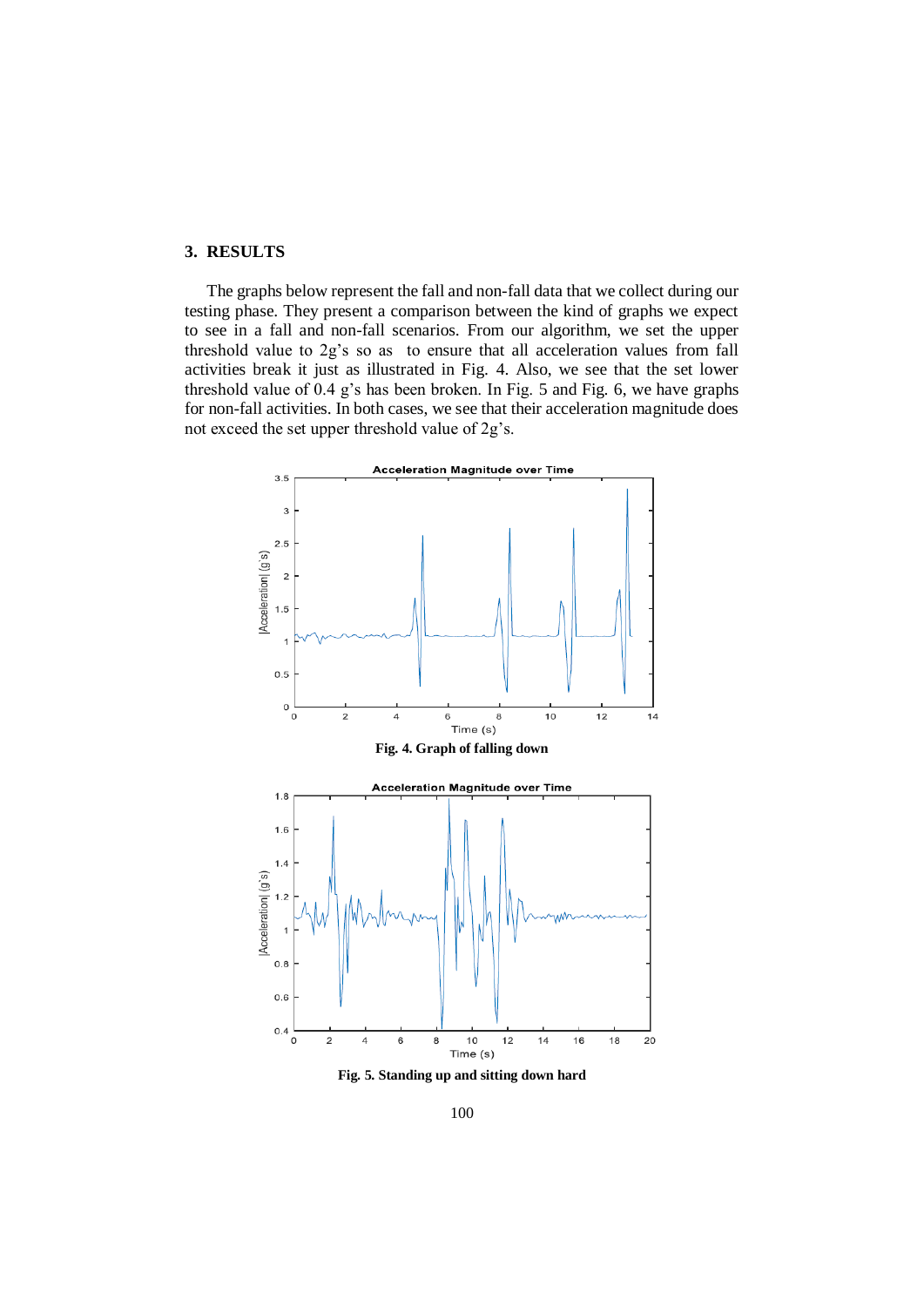

#### **4. CONCLUSION**

The objective of this paper was to design a fall detection system that links wirelessly with a laptop computer (where we have remote viewing of the collected data). By the conclusion of this paper, we had achieved the primary goal of creating a working system able to recognize falls from non-falls, while wirelessly synched with a laptop.

With this paper, there are some areas for future development. From the commercial point of view, improvements would include: having the system housed in a proper and well-designed casing to prevent its damage in the occurrence of a fall, establishing emergency contacts though the PC-side by sending text messages, reduction of the size of the system by using custom printed circuit boards and Lithium-ion batteries, and porting the PC-side programming onto a mobile phone to realize complete mobile communication. Also, we could add a gyroscope and Global Positioning System(GPS) module to the setup. Both would greatly improve on the overall efficiency of the system

#### **REFERENCES**

- Gong, S., Wang, Y., Zhang, M., & Wang, C. (2017). Design of remote elderly health monitoring system based on MEMS sensors. In *2017 IEEE International Conference on Information and Automation (ICIA)* (pp. 494–498). Macau: IEEE.
- Huang, Y., & Newman, K. (2012). Improve quality of care with remote activity and fall detection using ultrasonic sensors. In *2012 Annual International Conference of the IEEE Engineering in Medicine and Biology Society* (pp. 5854–5857 ). San Diego, CA: IEEE.